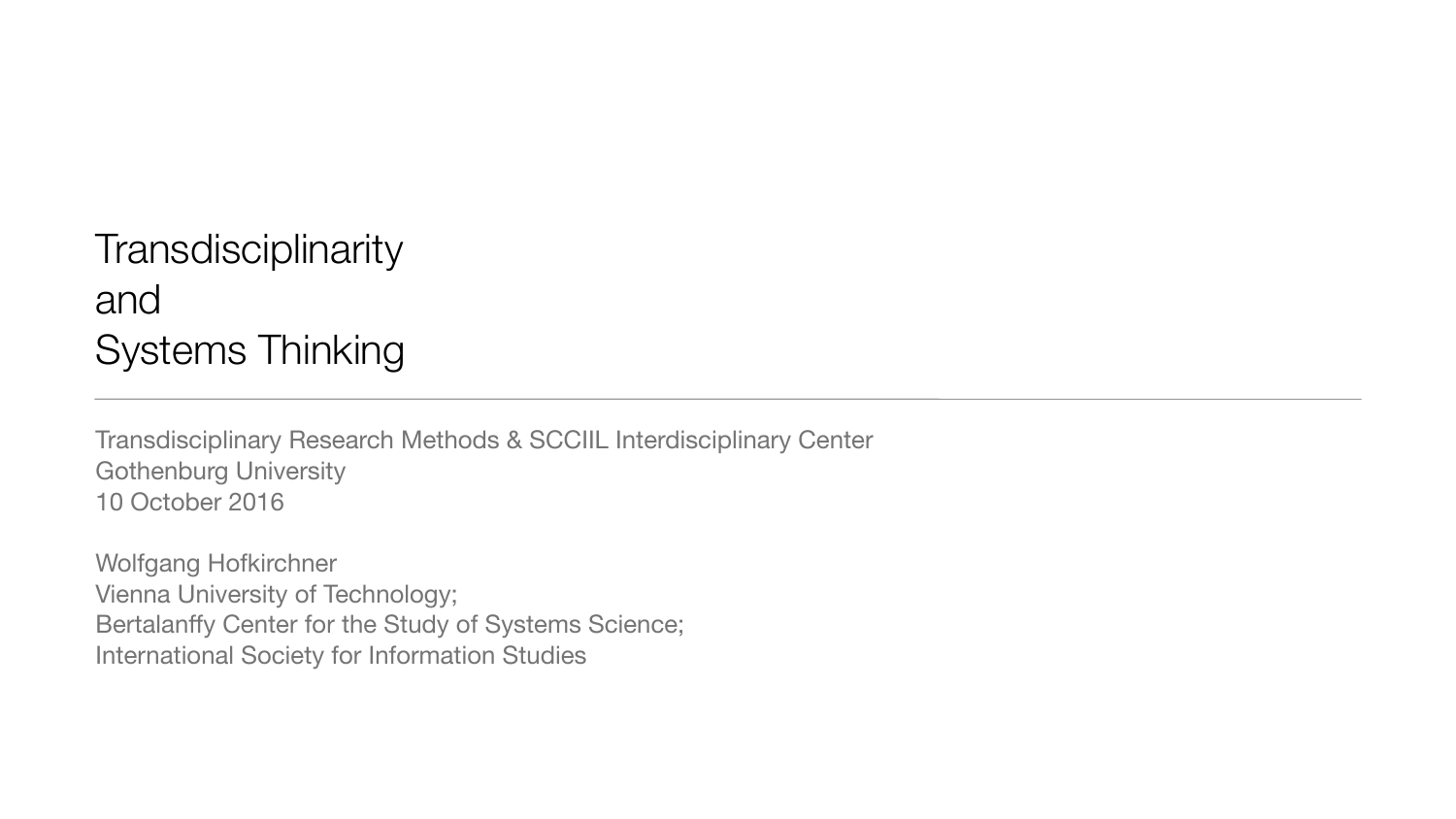## **Contents**

# 1. Transdisciplinarity

- 1.1 Complex problems
- 1.2 A bigger picture of reality
- 1.3 Similarities across disciplines

# 2. Systemism

# 3. Transdisciplinarity through systemism

- 3.1 Integration
- 3.2 Self-organisation
- 3.3 Synergy
- 3.4 Conclusion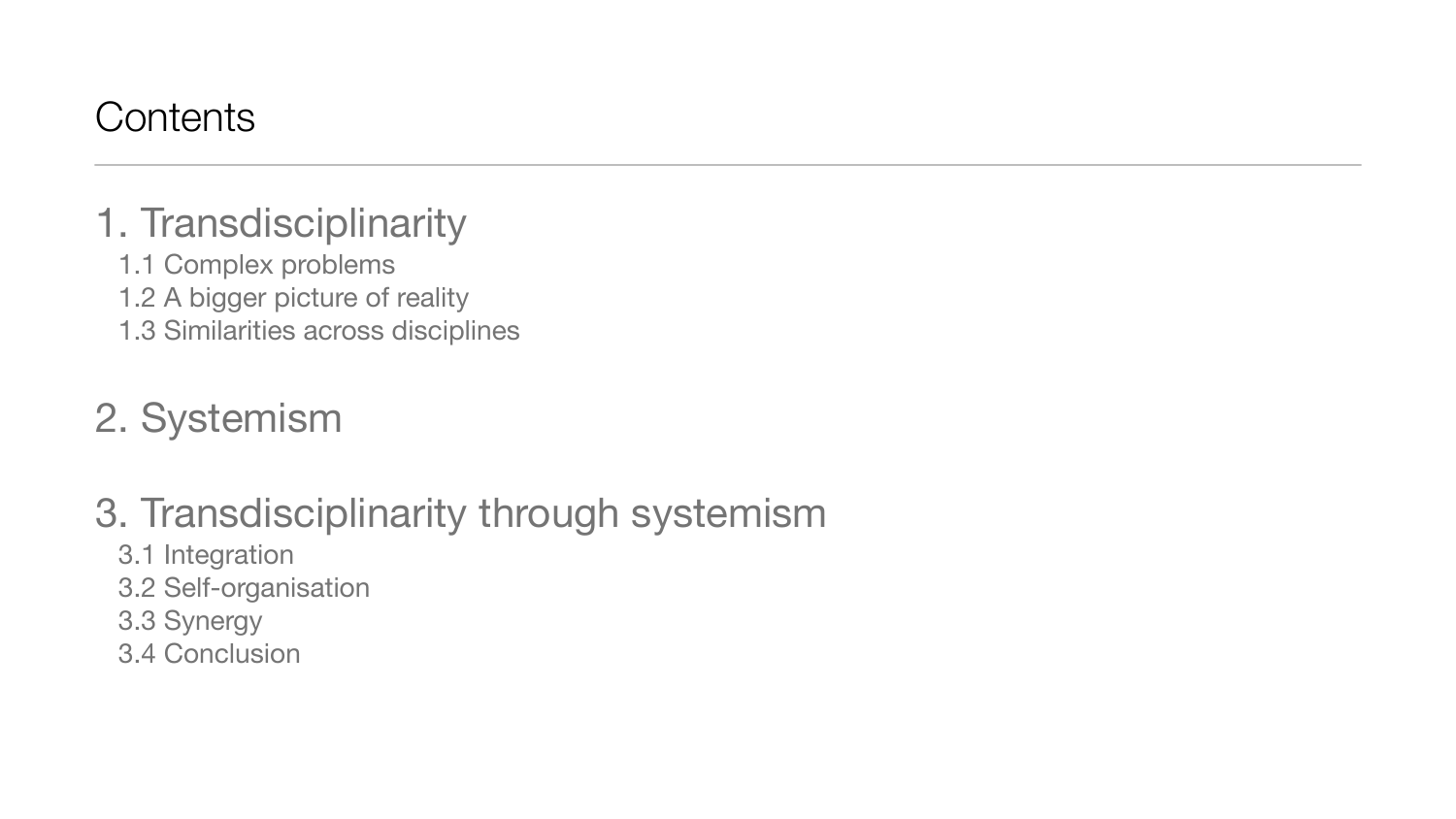## 1 Transdisciplinarity

|       | disciplines                                                                                                                                    |  |  |  |
|-------|------------------------------------------------------------------------------------------------------------------------------------------------|--|--|--|
|       | objective (praxiology):                                                                                                                        |  |  |  |
| aims  | to provide scientific knowledge by the application of<br>can be solved (technological knowledge)                                               |  |  |  |
|       | object of study (ontology):                                                                                                                    |  |  |  |
| scope | a piece of reality, its processes and structures, the<br>of which is needed to underpin problem solving (the                                   |  |  |  |
|       | objectivating approach (epistemology):                                                                                                         |  |  |  |
| tools | ways of generating scientific knowledge by general<br>true understanding of the processes and structures<br>reality (methodological knowledge) |  |  |  |

## of which problems

e scientific knowledge eoretical knowledge)

**lisations** that give a of that piece of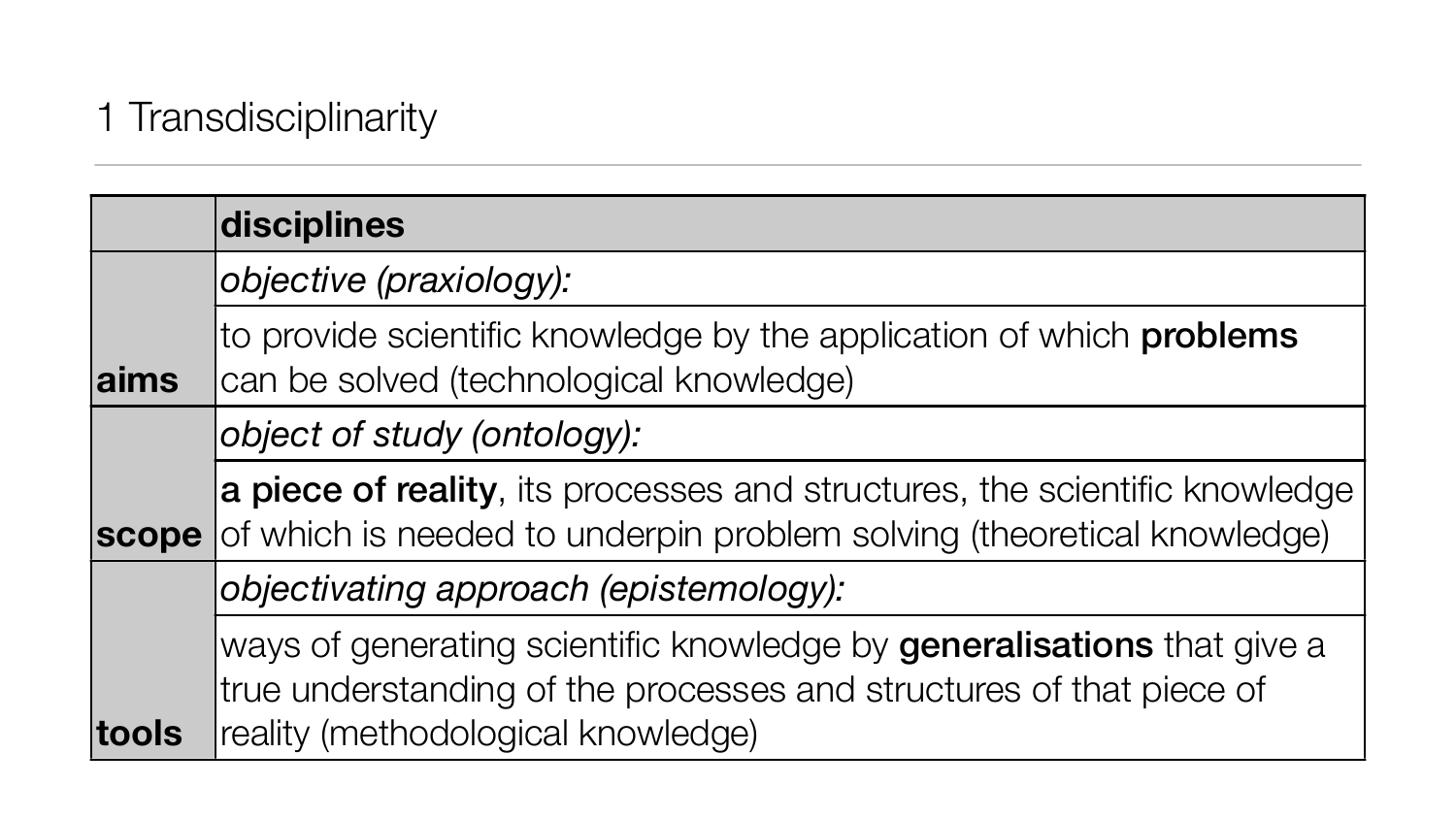## 1 Transdisciplinarity

|       | transdisciplinarity                                                                                                                           |
|-------|-----------------------------------------------------------------------------------------------------------------------------------------------|
|       | objective (praxiology):                                                                                                                       |
| aims  | to provide scientific knowledge for solving complex<br>(technological knowledge)                                                              |
|       | object of study (ontology):                                                                                                                   |
| scope | pieces, processes and structures, of a bigger pictu<br>scientific knowledge of which is needed to underpir<br>solving (theoretical knowledge) |
|       | objectivating approach (epistemology):                                                                                                        |
| tools | ways of generating scientific knowledge by looking<br>across disciplines (methodological knowledge)                                           |

## for similarities

## ure of reality the n complex problem

# **x** problems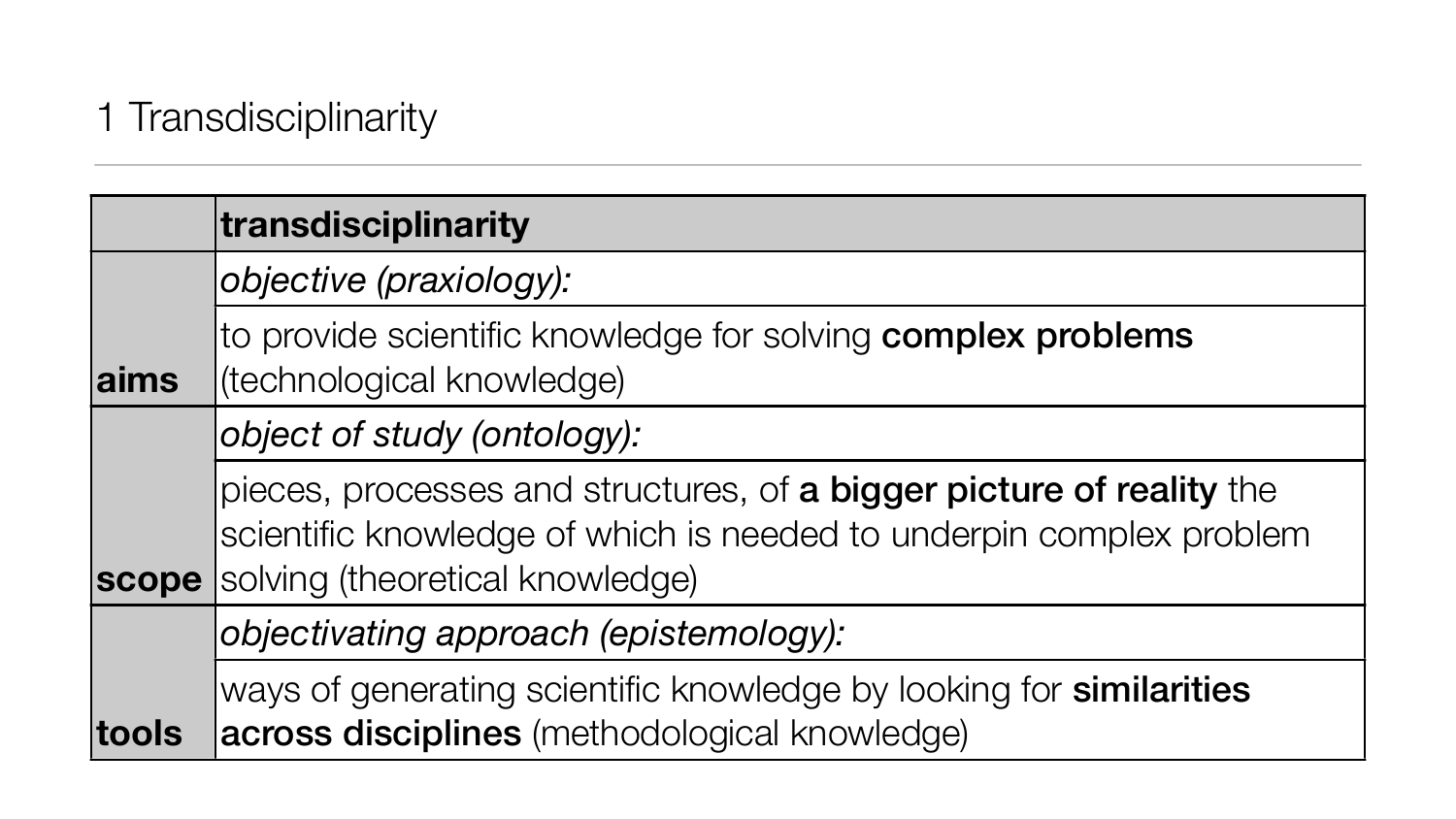1.1 Complex problems

# **technological knowledge**

including stakeholders through offering **participation** in the research and development and the diffusion process of innovations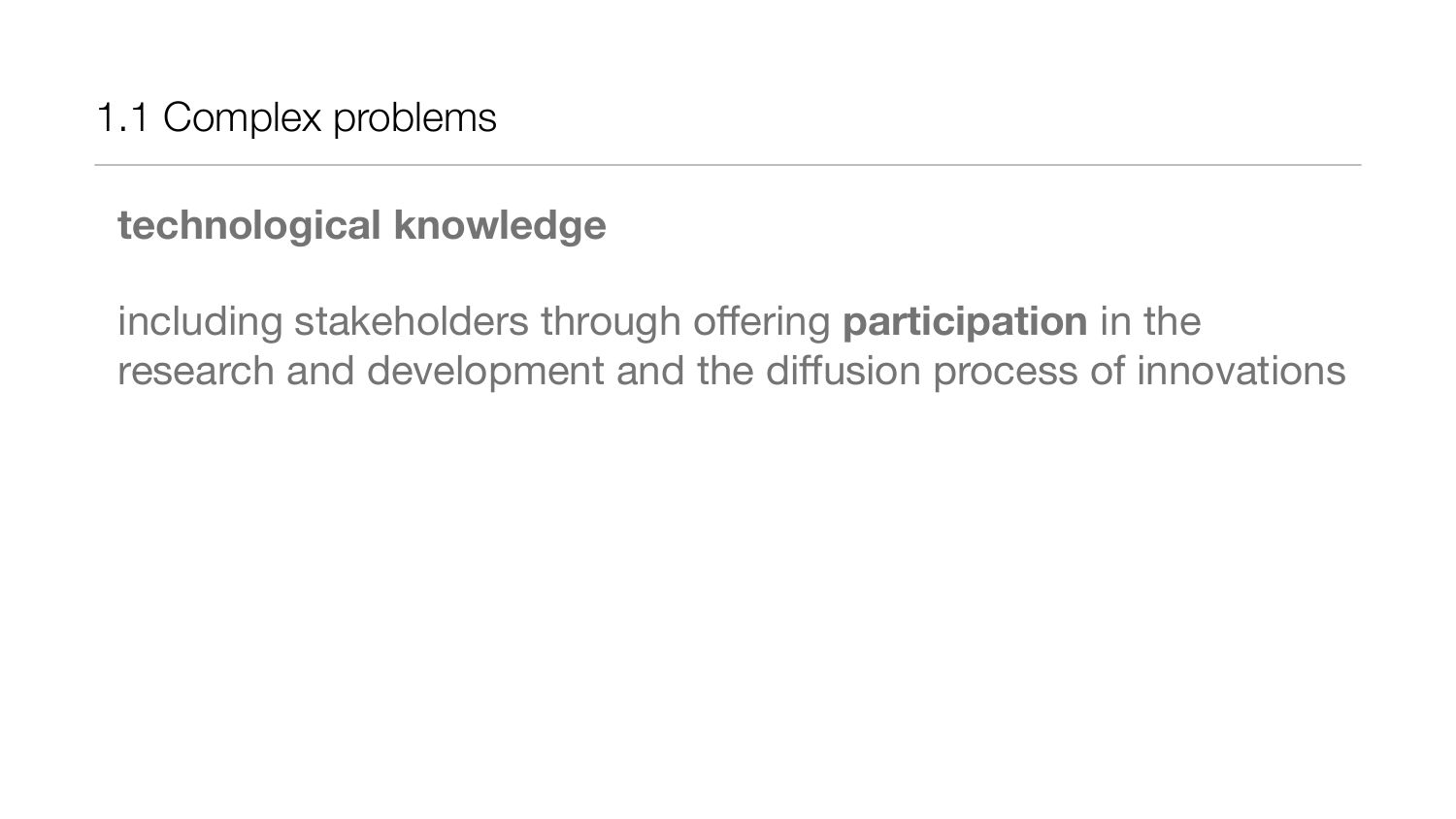# 1.2 A bigger picture of reality

# **theoretical knowledge**

focussing on **interdependencies** between factors across

- space (long-range effects),
- time (long-term effects), and
- matter (side effects)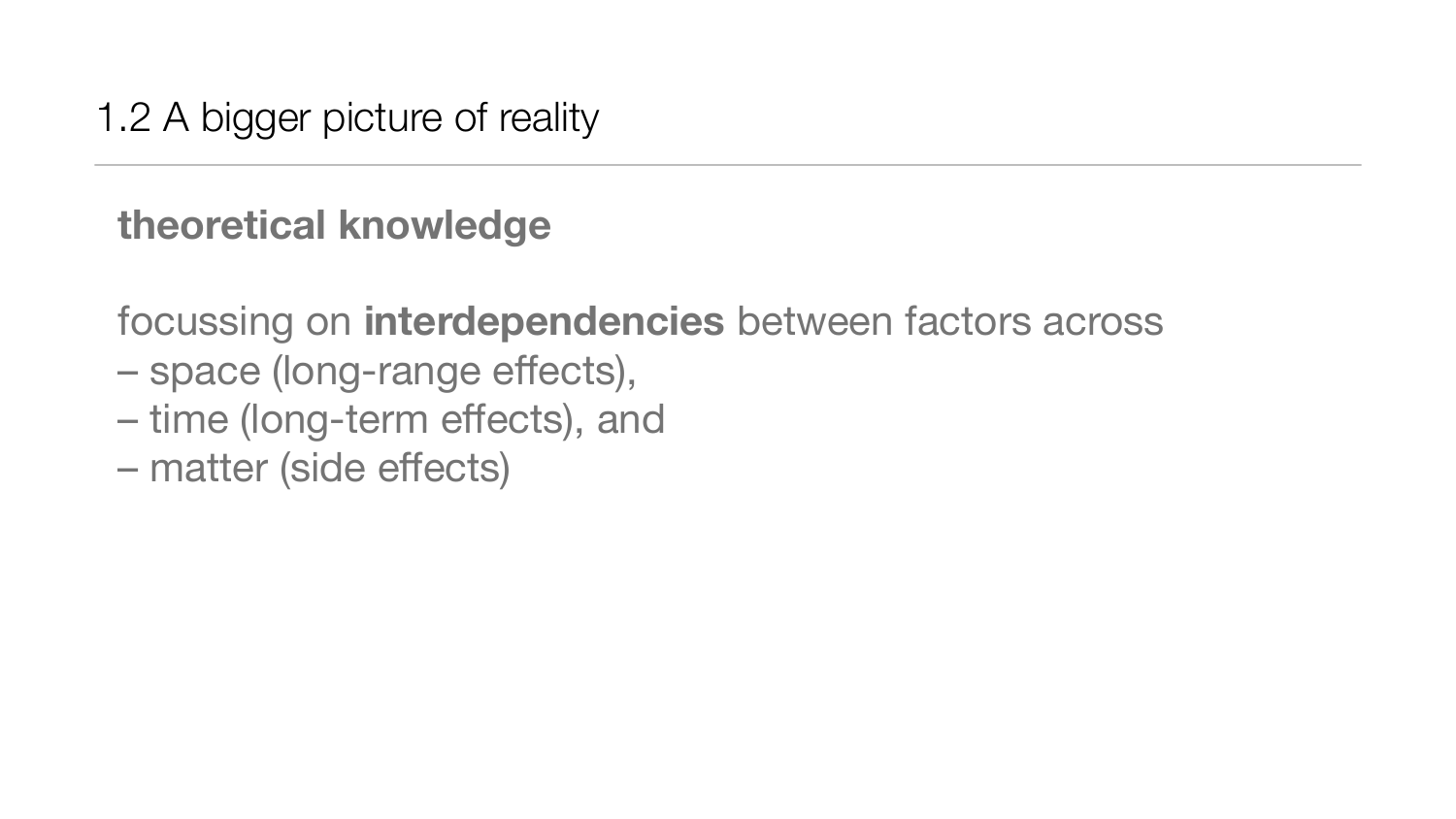1.3 Similarities across disciplines

# **methodological knowledge**

constructing a common **code** for the translation from one domain to another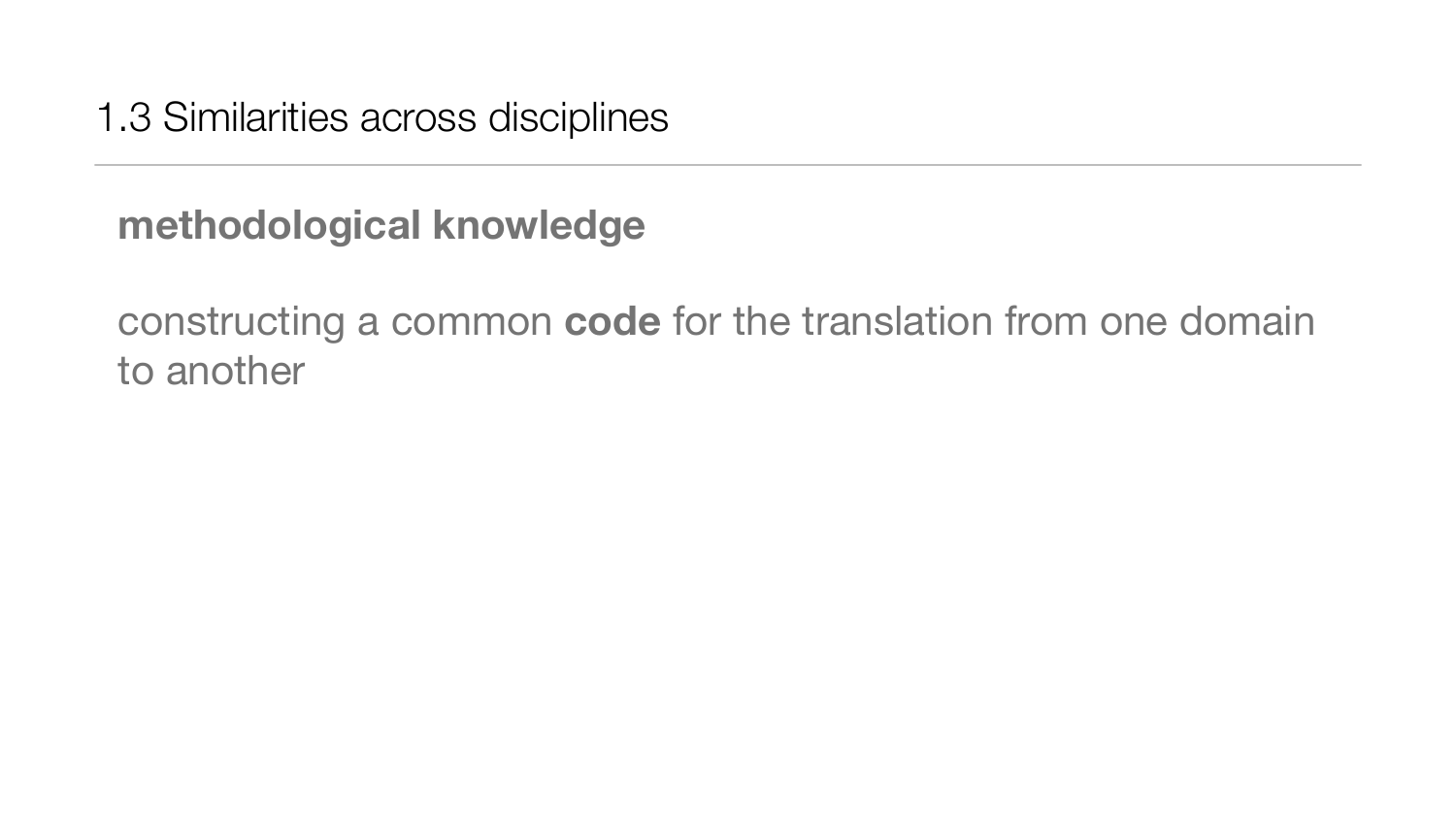# 2 Systemism

|       | systems science                                                                                                   |
|-------|-------------------------------------------------------------------------------------------------------------------|
|       | objective (praxiology):                                                                                           |
| aims  | to solve complex problems by designing systems, by m<br>intervening in, transforming systems (systems technologie |
|       | object of study (ontology):                                                                                       |
| scope | "mechanisms" of real-world systems that might be de<br>theories)                                                  |
|       | objectivating approach (epistemology):                                                                            |
|       | ways of framing isomorphisms that characterise the "m                                                             |
| tools | real-world systems across disciplines (systems methods)                                                           |

## by managing, nologies)

## be designed (systems

he "mechanisms" of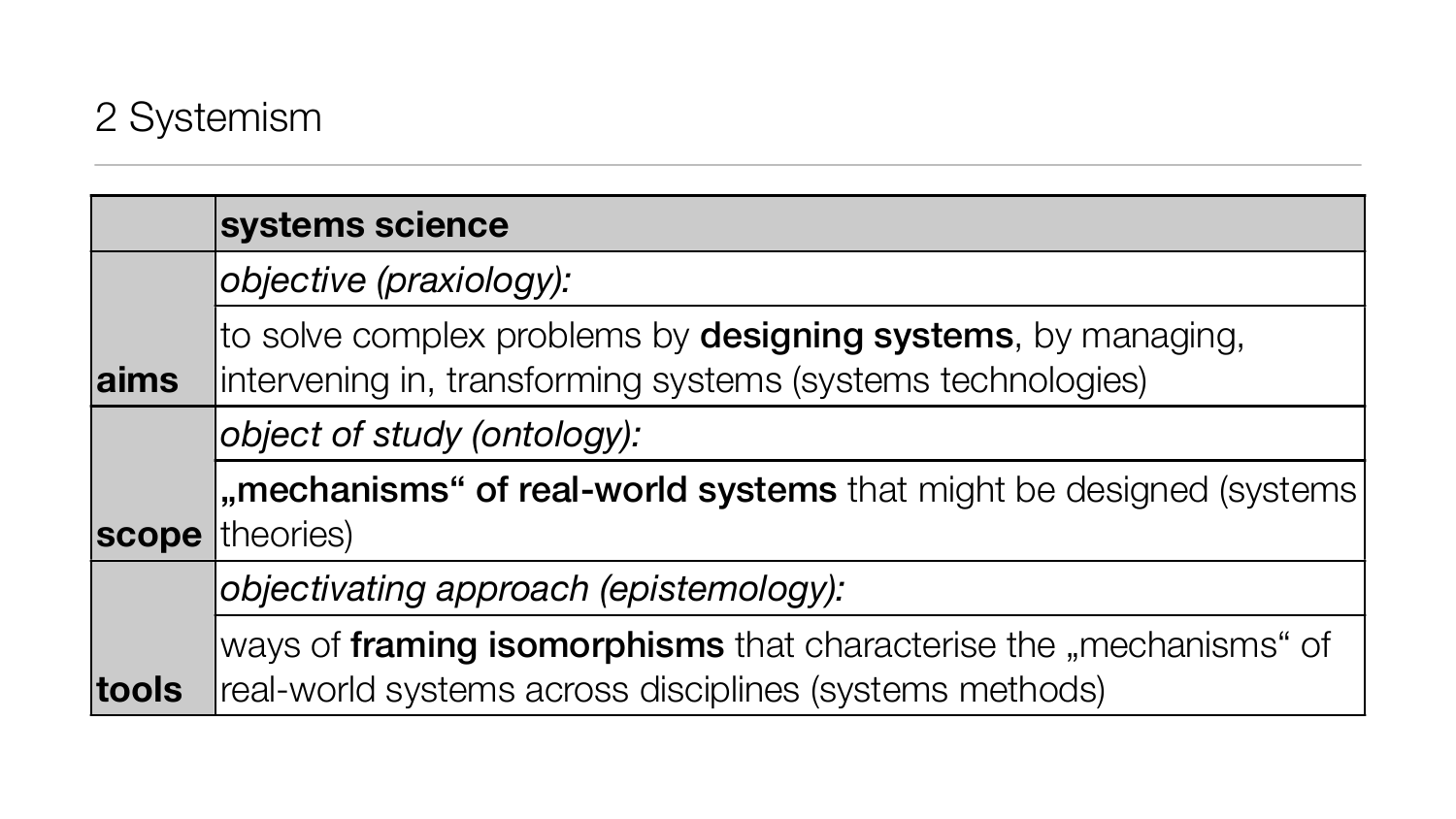# 2 Systemism

# **modelling systems**





science systems sciencesystems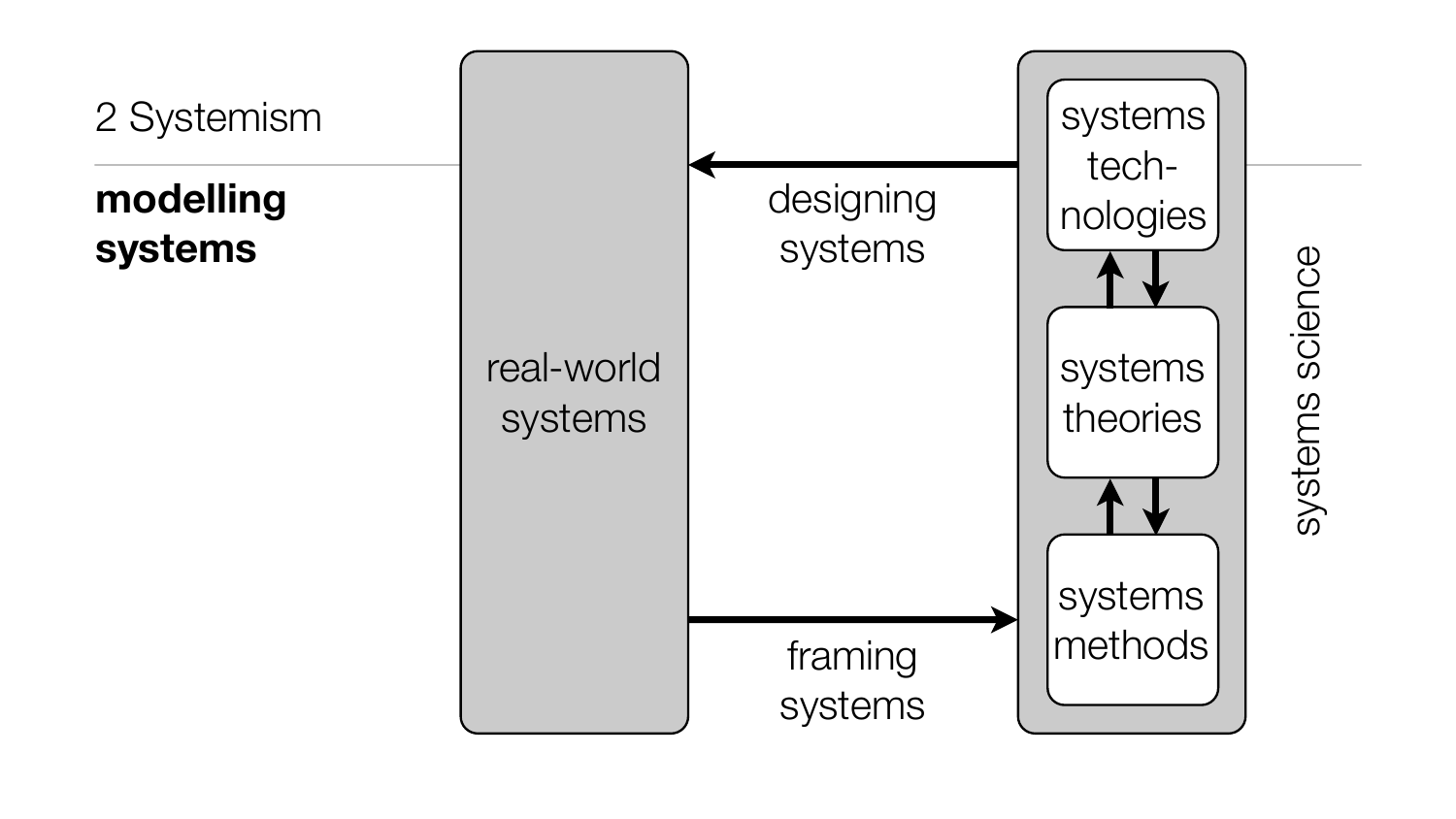

**engineering, applied or technological sciences as well as arts (e.g. computer science, psychotherapy etc.)**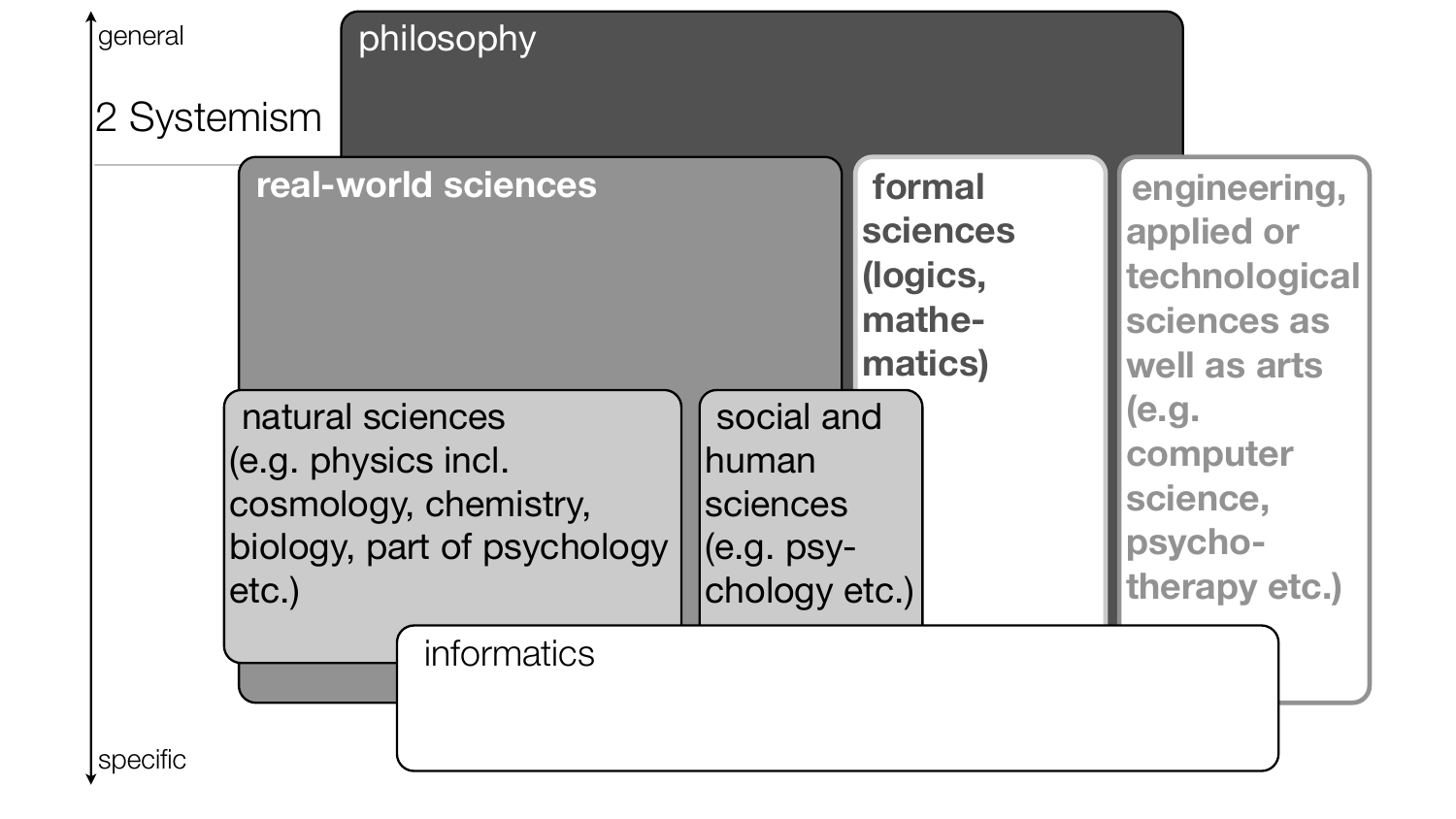

**engineering, applied or technological sciences as well as arts (e.g. computer science, psychotherapy etc.)**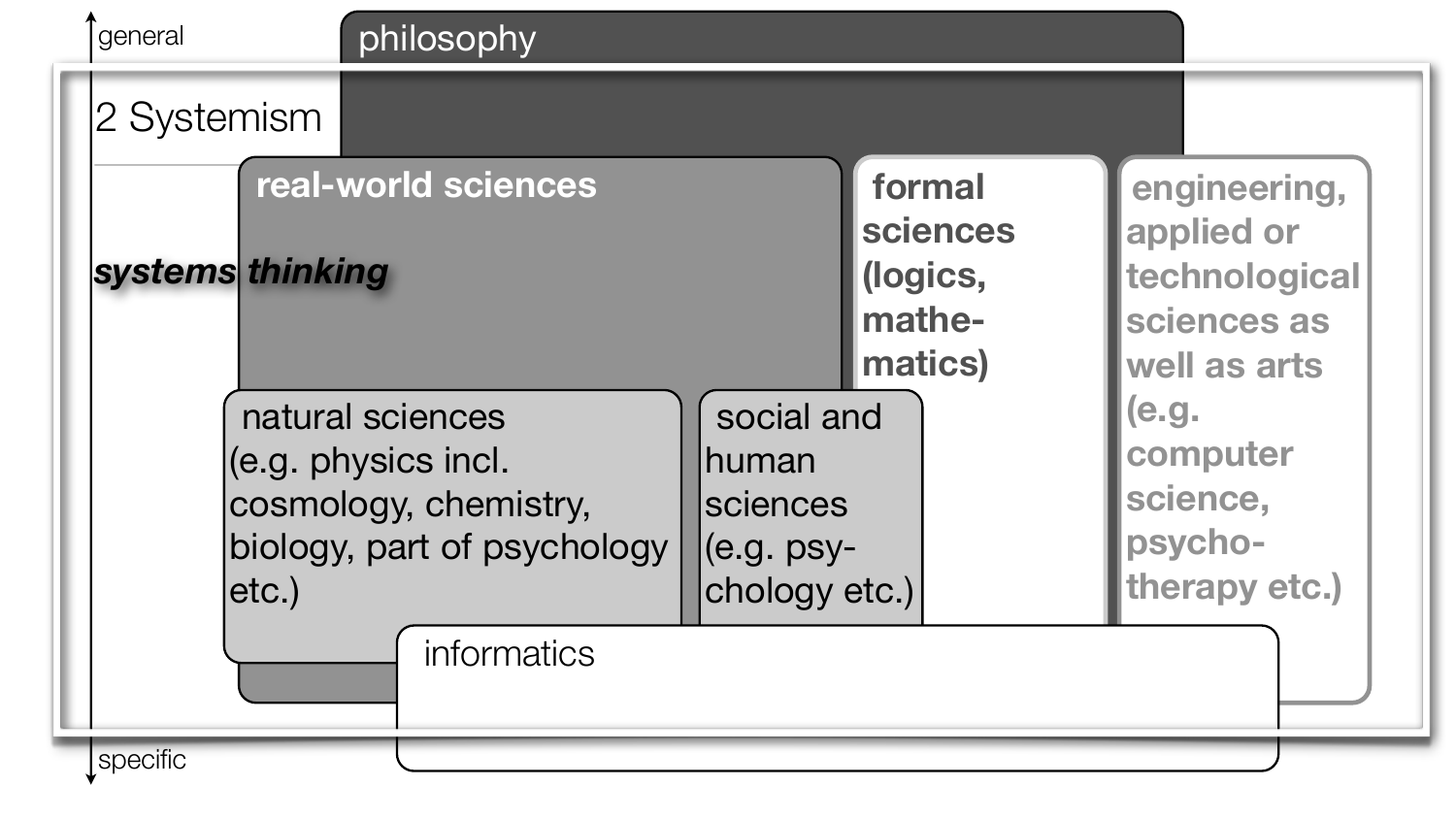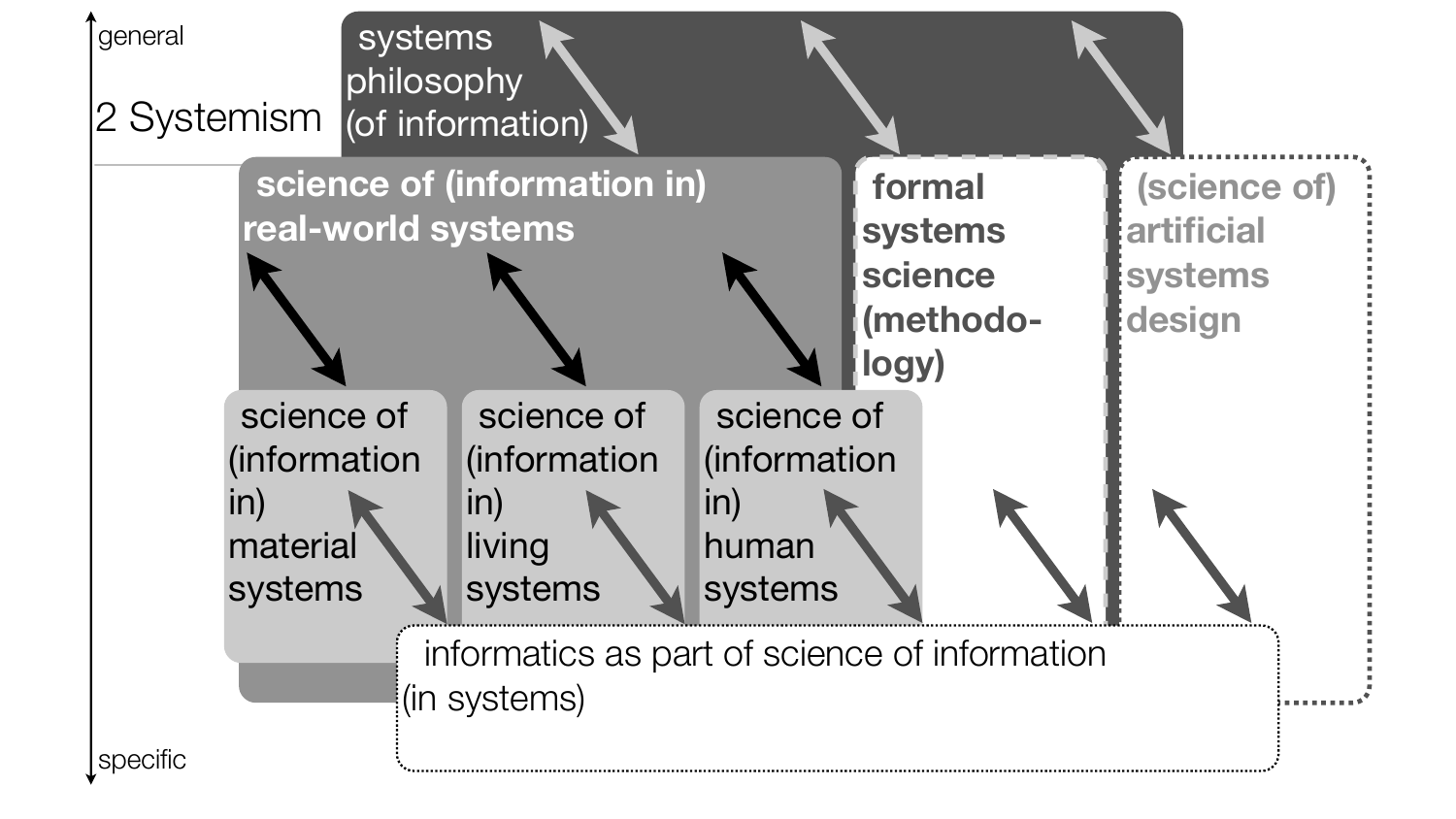3 Transdisciplinarity through systemism

# **systemism (systems thinking) has the power to transform all disciplines**

(1) by its way of thinking: integration (2) by its world picture: self-organisation (3) by its world view (weltanschauung): synergy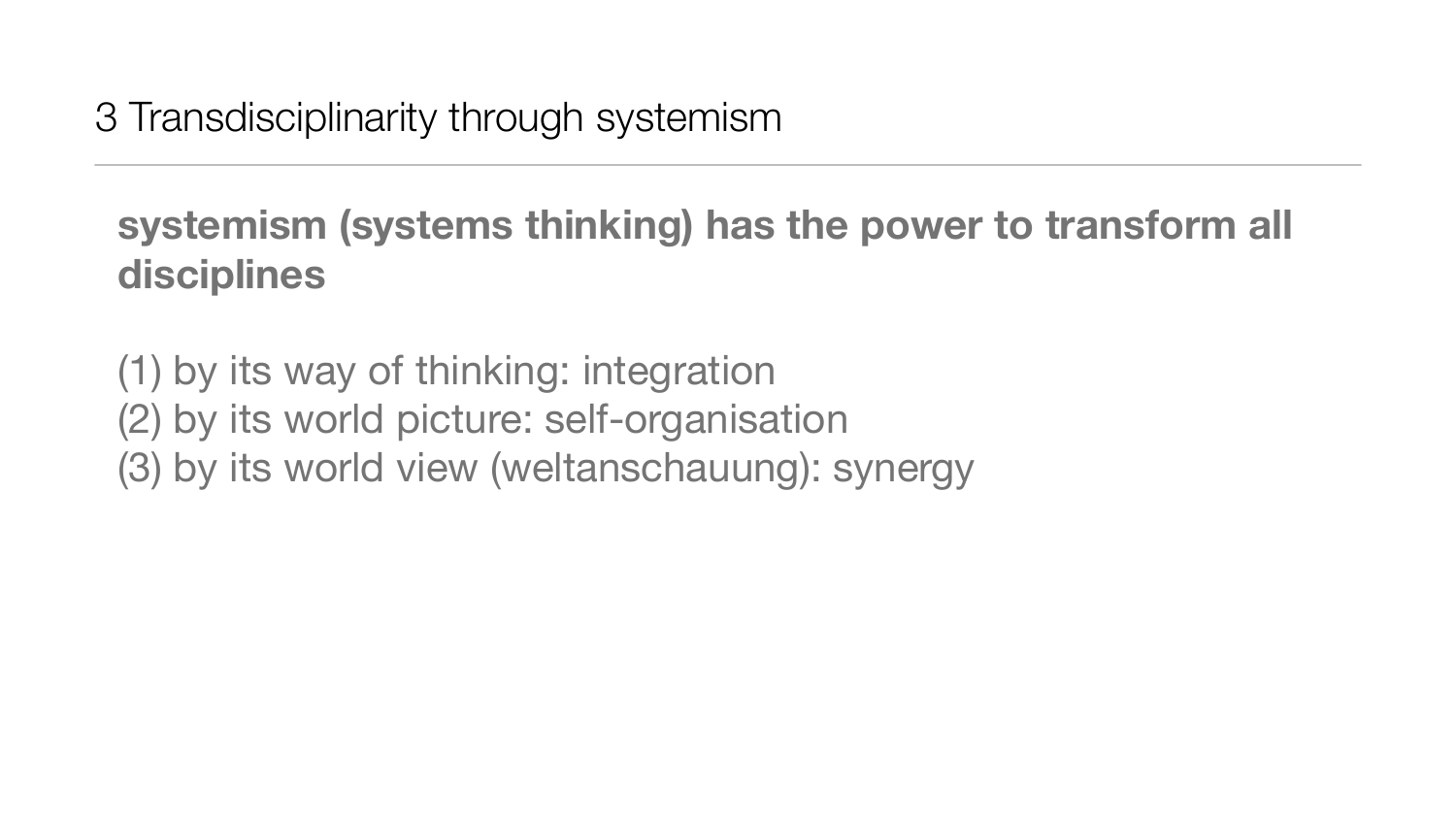# 3.1 Integration

# **modelling systems**

designing systems

framing systems

# real-world systems

systems science systems science

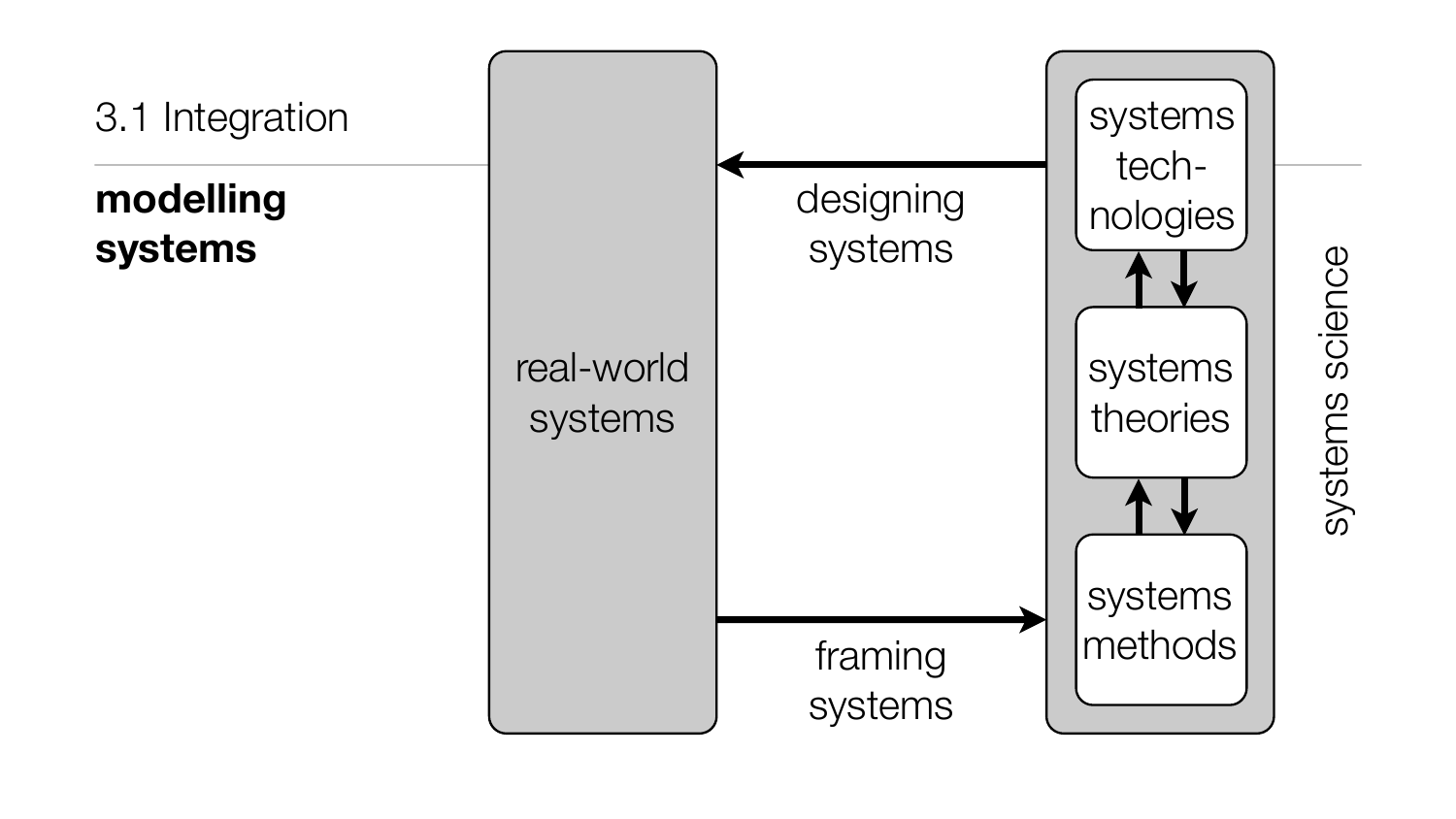3.1 Integration

**modelling systems (1): a new, transdisciplinary way of thinking**

systems science systems science

framing systems

designing systems real-world systems

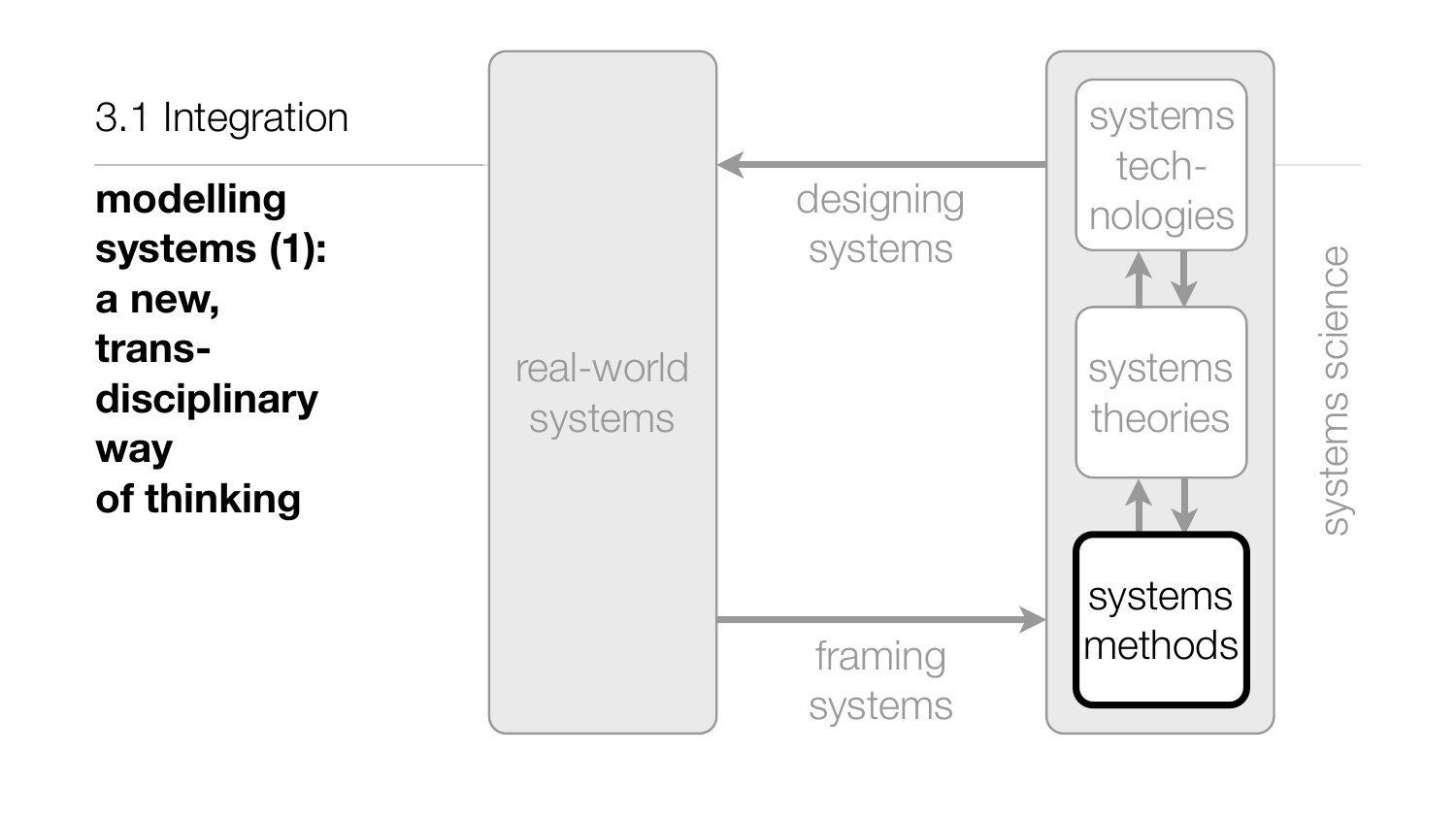3.1 Integration

– that is, framing systems by equilibrating **integration and differentiation** when looking for isomorphisms

# **the systems way of thinking: integrativism**

– transdisciplinarity through a new way of thinking (systems methods)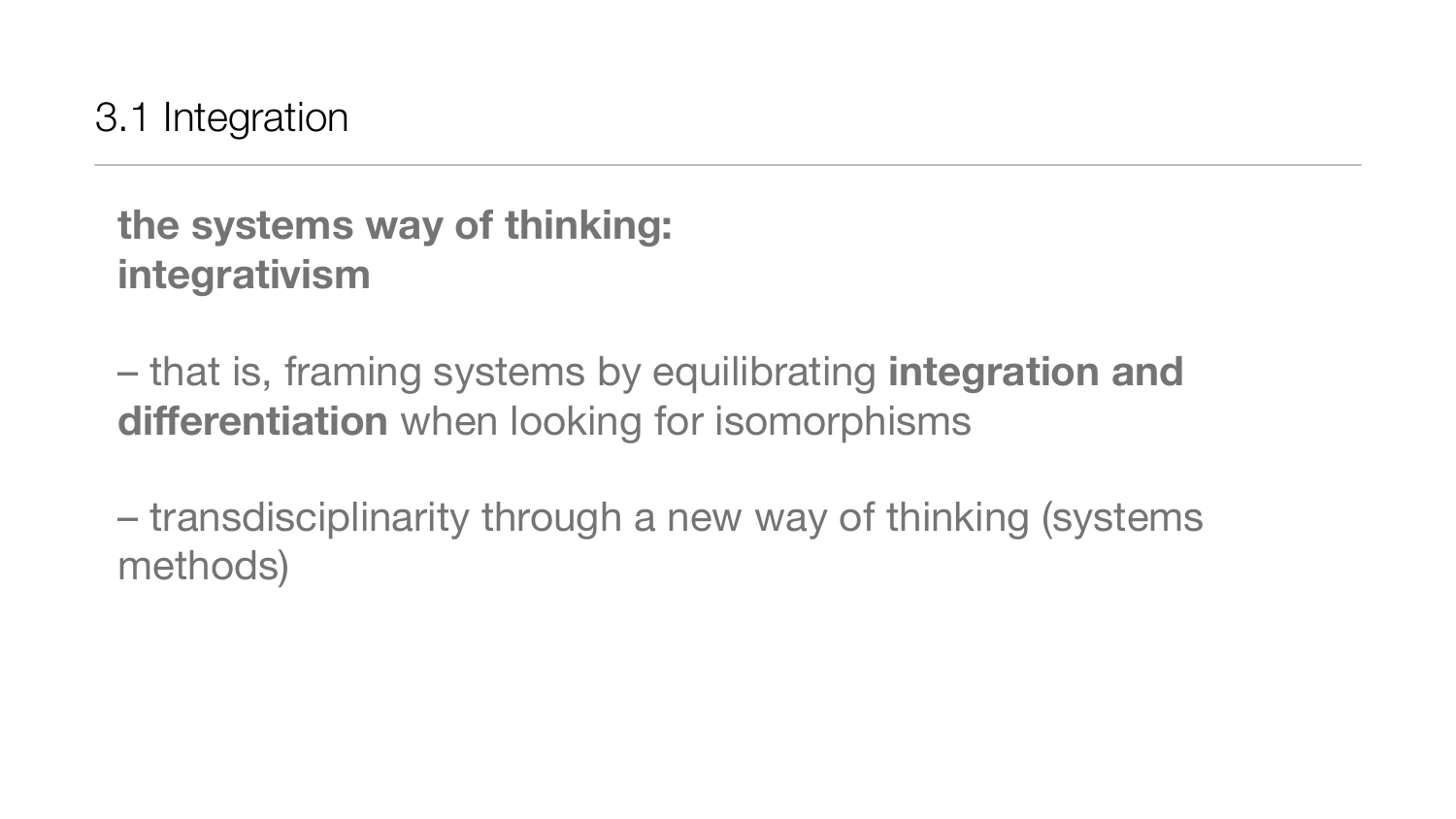## **complexities identity and difference**

- st of differences versity)
- enefit of one difference versity)
- cost of identity
- rence integrated ersity)

|                                               |     | complexities                                            | identity and diffe                           |
|-----------------------------------------------|-----|---------------------------------------------------------|----------------------------------------------|
| reduction-<br><b>ism</b>                      |     | levelling down<br>higher complexity                     | identity at the cost<br>(uniformity not dive |
| holism                                        | ism | <b>absolut-</b> levelling up lower<br>complexity        | identity for the ber<br>(uniformity not dive |
| relativism                                    |     | disjoining degrees<br>of complexity                     | difference at the c<br>(plurality not unity) |
| integrativism<br>(systems way of<br>thinking) |     | linking complexity<br>degrees through<br>concretisation | identity and differe<br>(unity through dive  |

# 3.1 Integration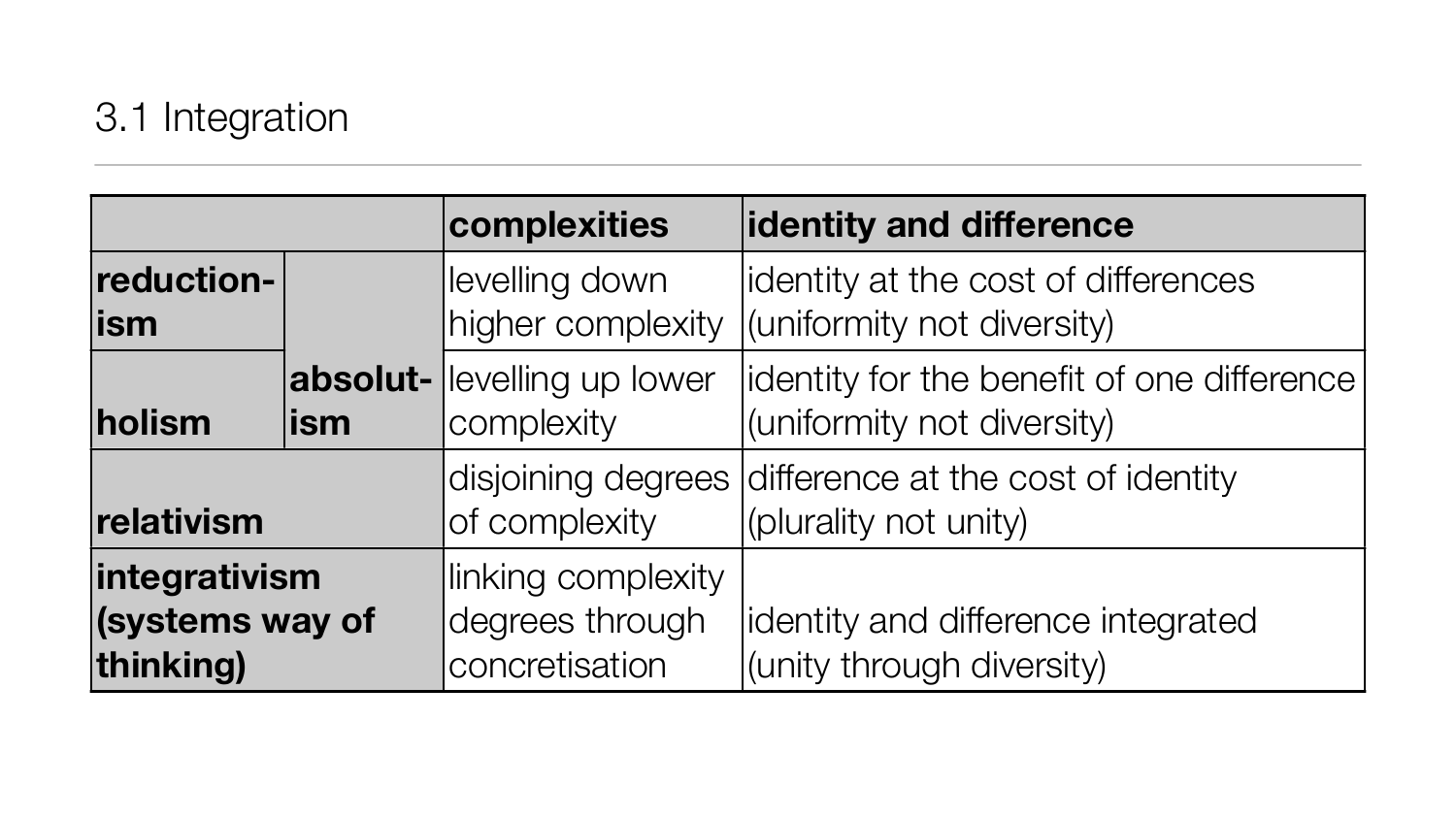## 3.2 Self-organisation

**modelling systems (2): a new, transdisciplinary picture of the world**

systems science systems science

|                       | designing<br>systems |
|-----------------------|----------------------|
| real-world<br>systems |                      |
|                       | framing<br>systems   |

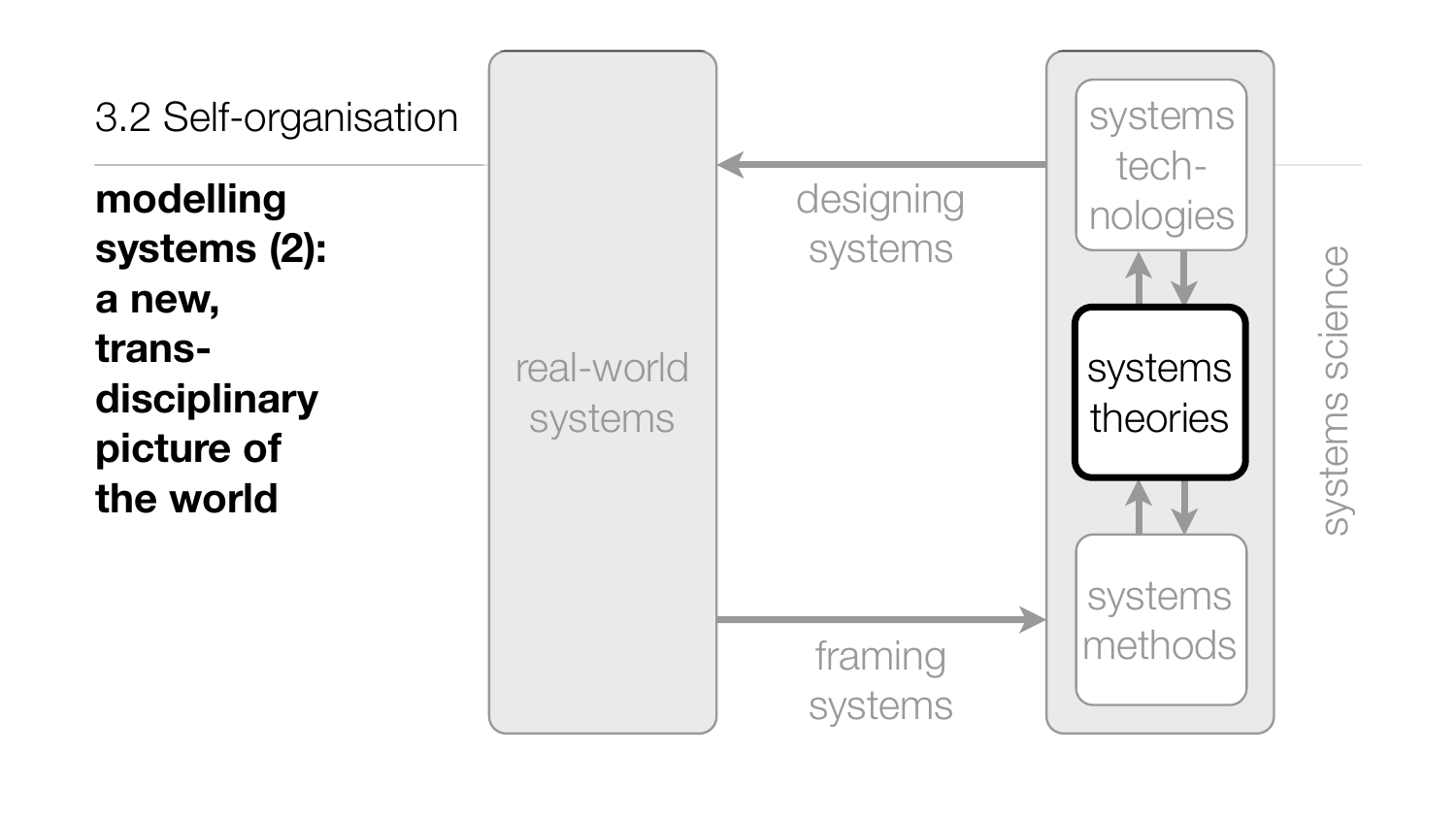# **the systems world picture: the multi-stage model of evolutionary systems**

– that is, focussing on any object of any domain as being part of underlying processes and structures of **evolving and nesting realworld systems** (self-organising systems)

– transdisciplinarity through a new world picture (systems theory)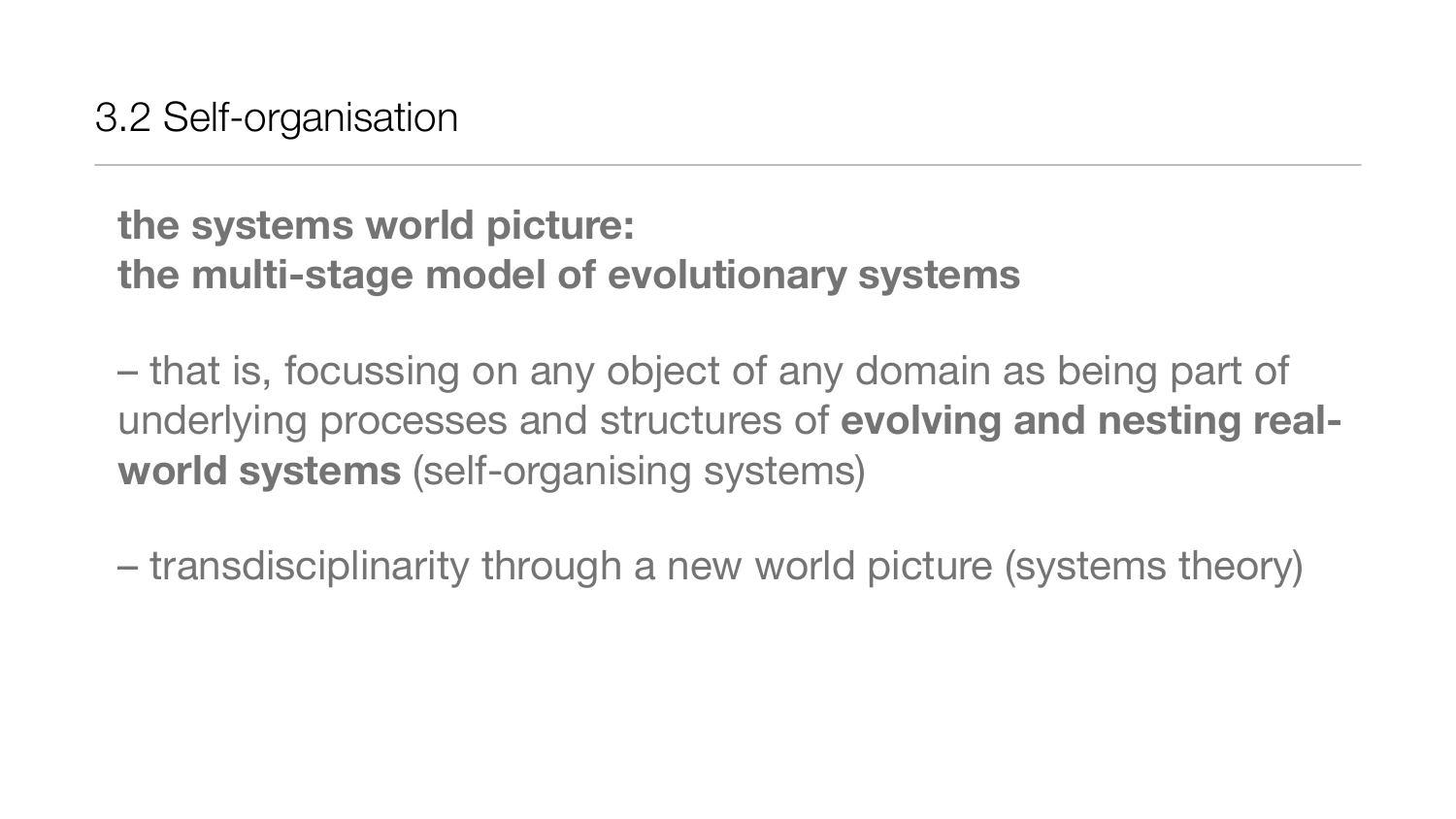## 3.2 Self-organisation

*level n+1*

*level n*

## *phases*

| multi-stage<br>model        | leap in quality          | le |
|-----------------------------|--------------------------|----|
| space of<br>possibilities n | nested systems n+1       |    |
| systems n                   | organisational relations | le |
|                             | elements n+1             | le |
| ase n                       | <i>ohase n</i> +1        |    |

## *levels* nestedness (reontologisation through a higher order)

evolution (emergence from a necessary condition)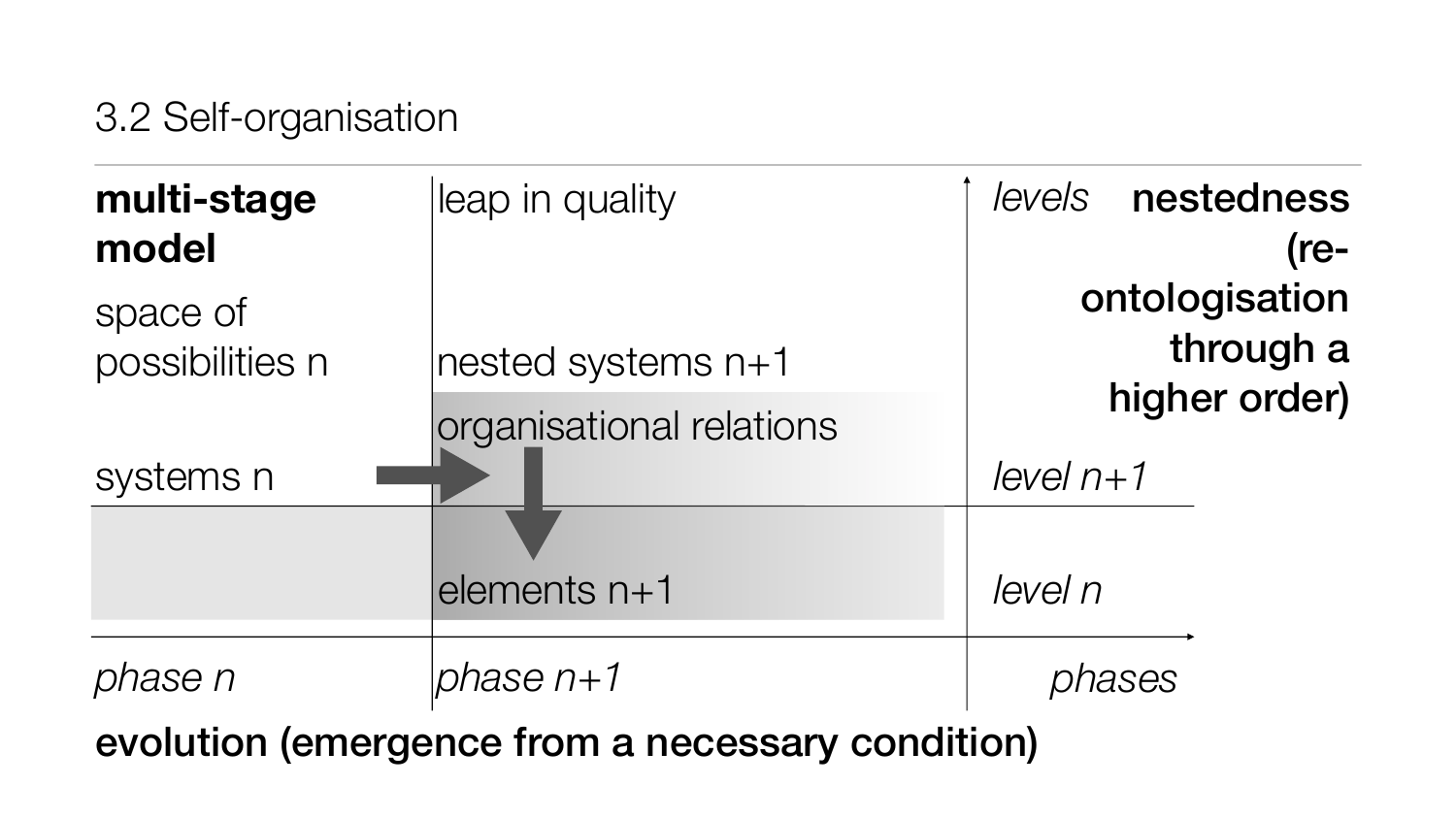3.3 Synergy

**modelling systems (3): a new, transdisciplinary world view**

designing systems

systems science systems science

framing systems

real-world

systems

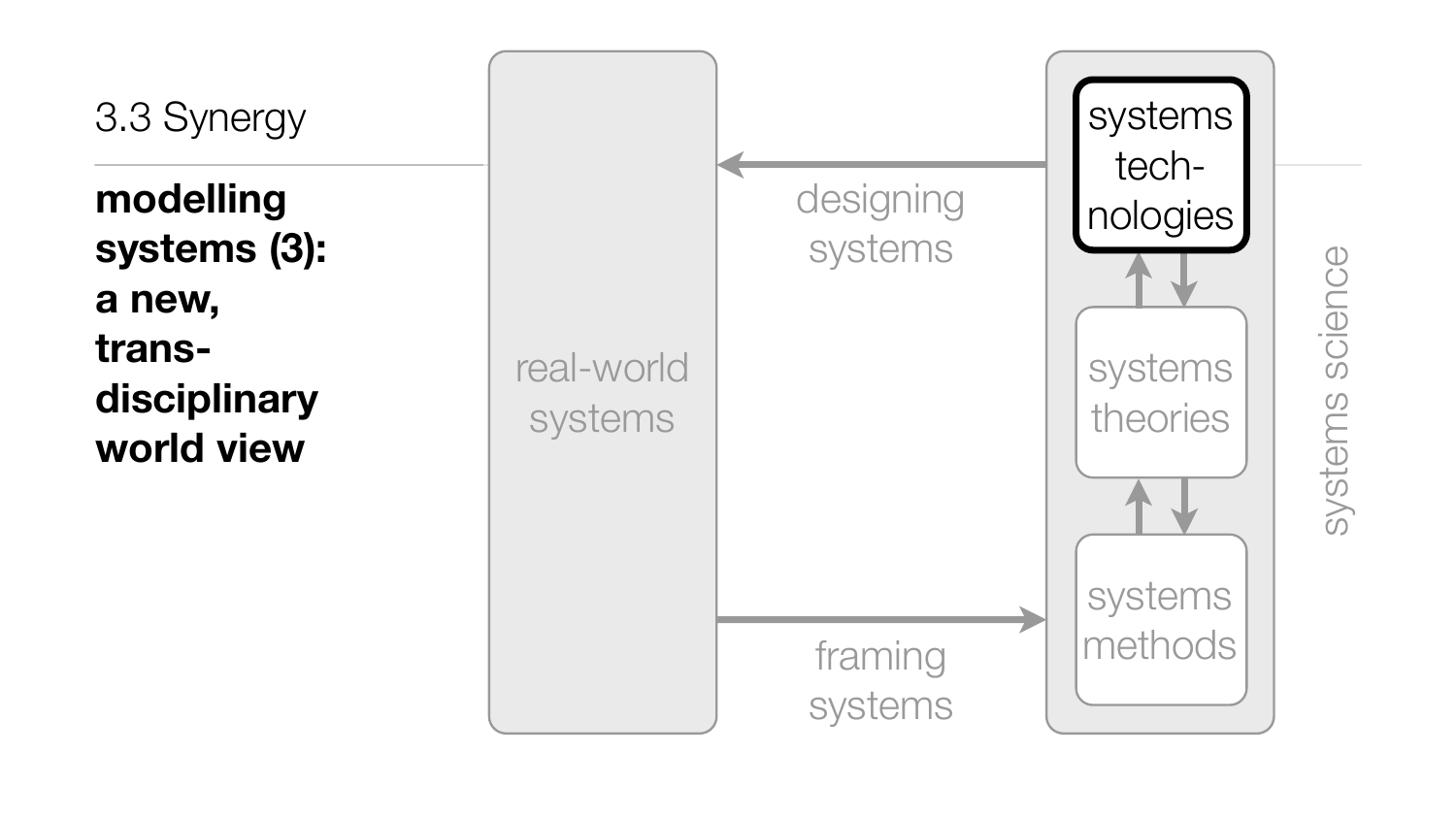# **the systems world view: designing systems by meaningful technology**

- that is, advancing **synergy** (alleviating **frictions**)
- transdisciplinarity through a new world view (systems technology)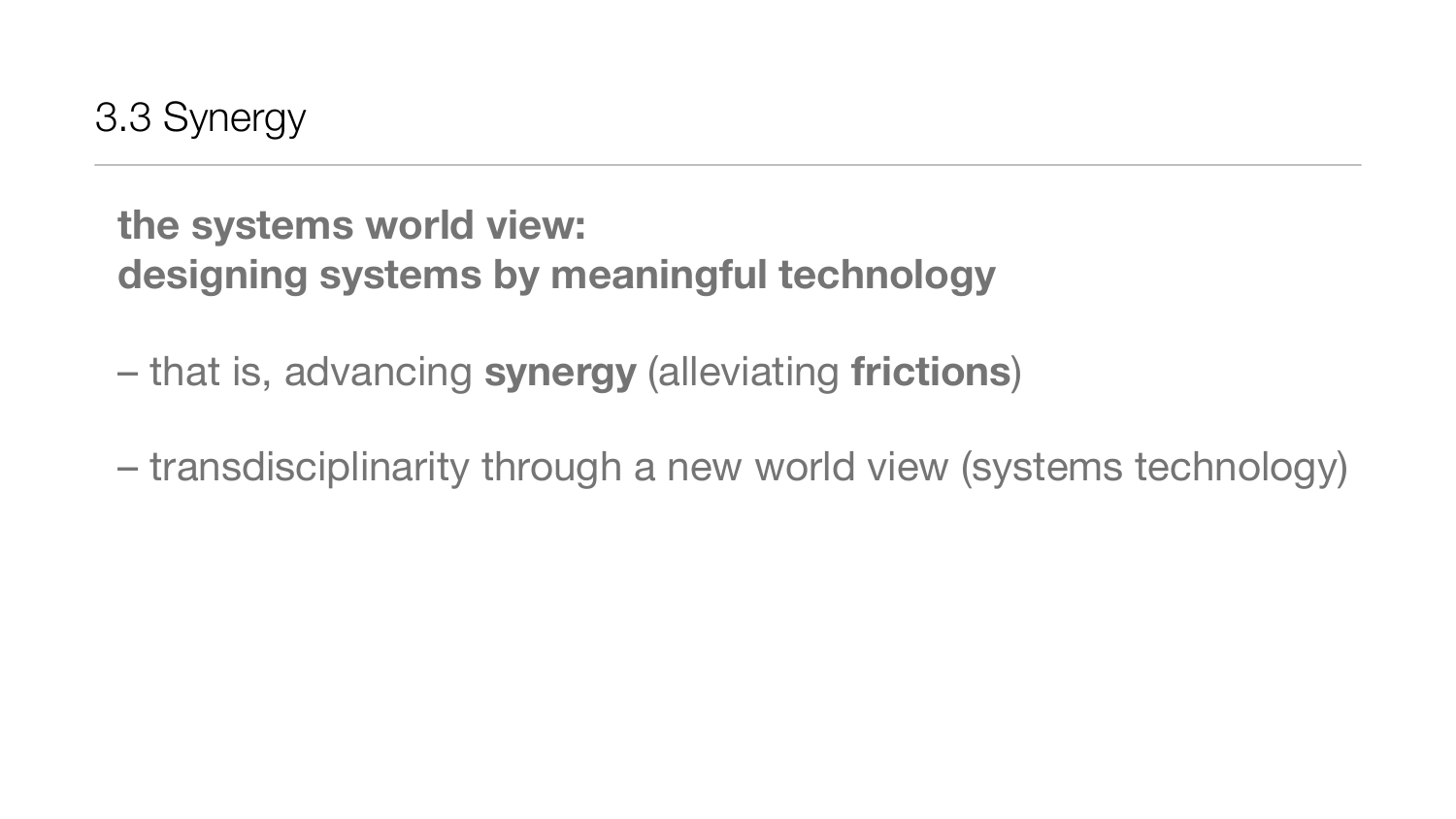# **meaningful technology**:

technology endowed with meaning by (1) the **participation** of those affected in an **integrated technology assessment and design** process

(2) for the reflection of the expected and actual usage of technology: **social usefulness**, that is, the reflection of both (a) the **adequacy to the purpose** (utility; operational knowledge: **know-how**) and

(b) the **purpose itself** (the function technology serves; orientational knowledge: **know why and what for**)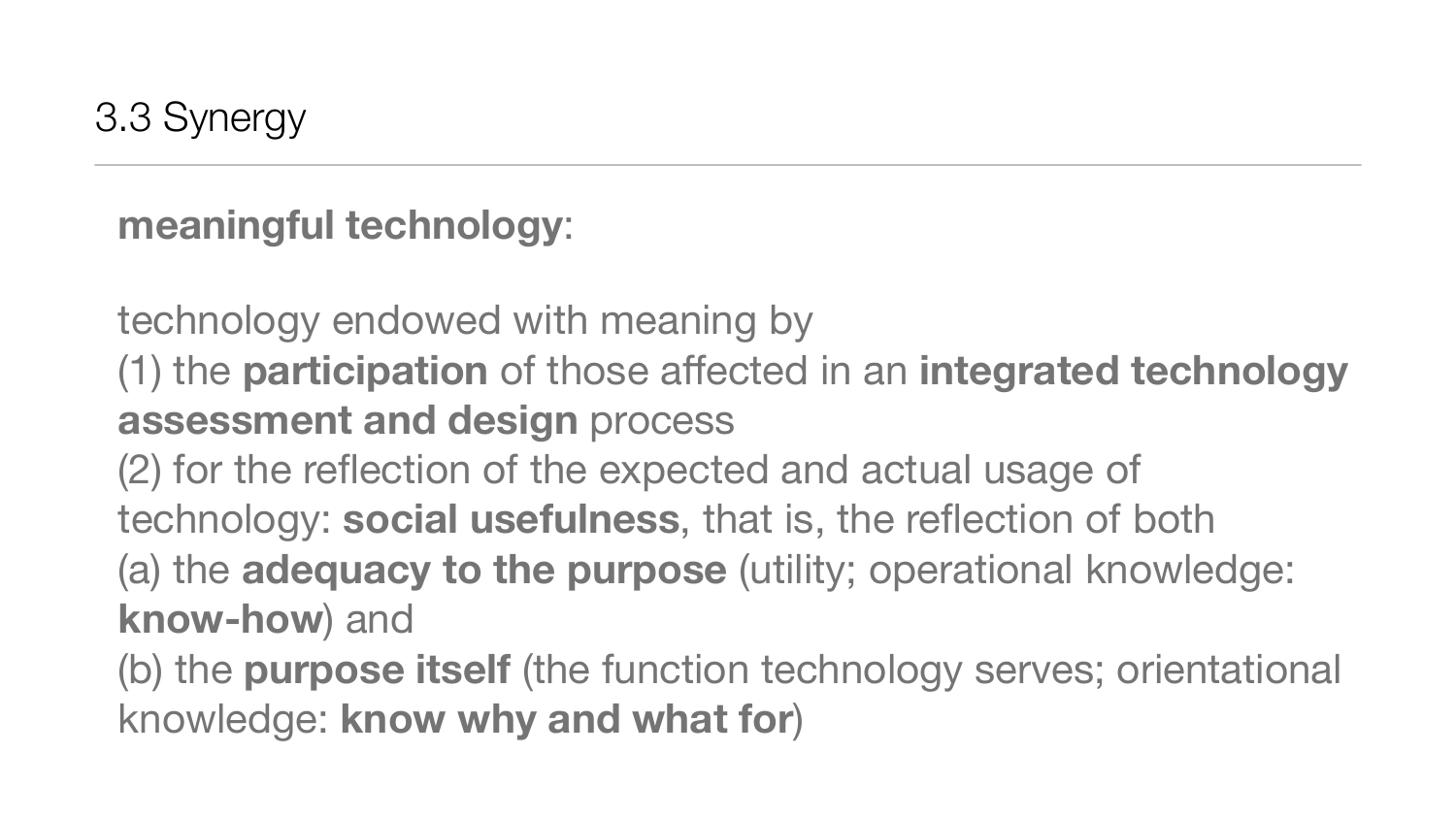# 3.3 Synergy



**ad (1) integrated technology assessment and design**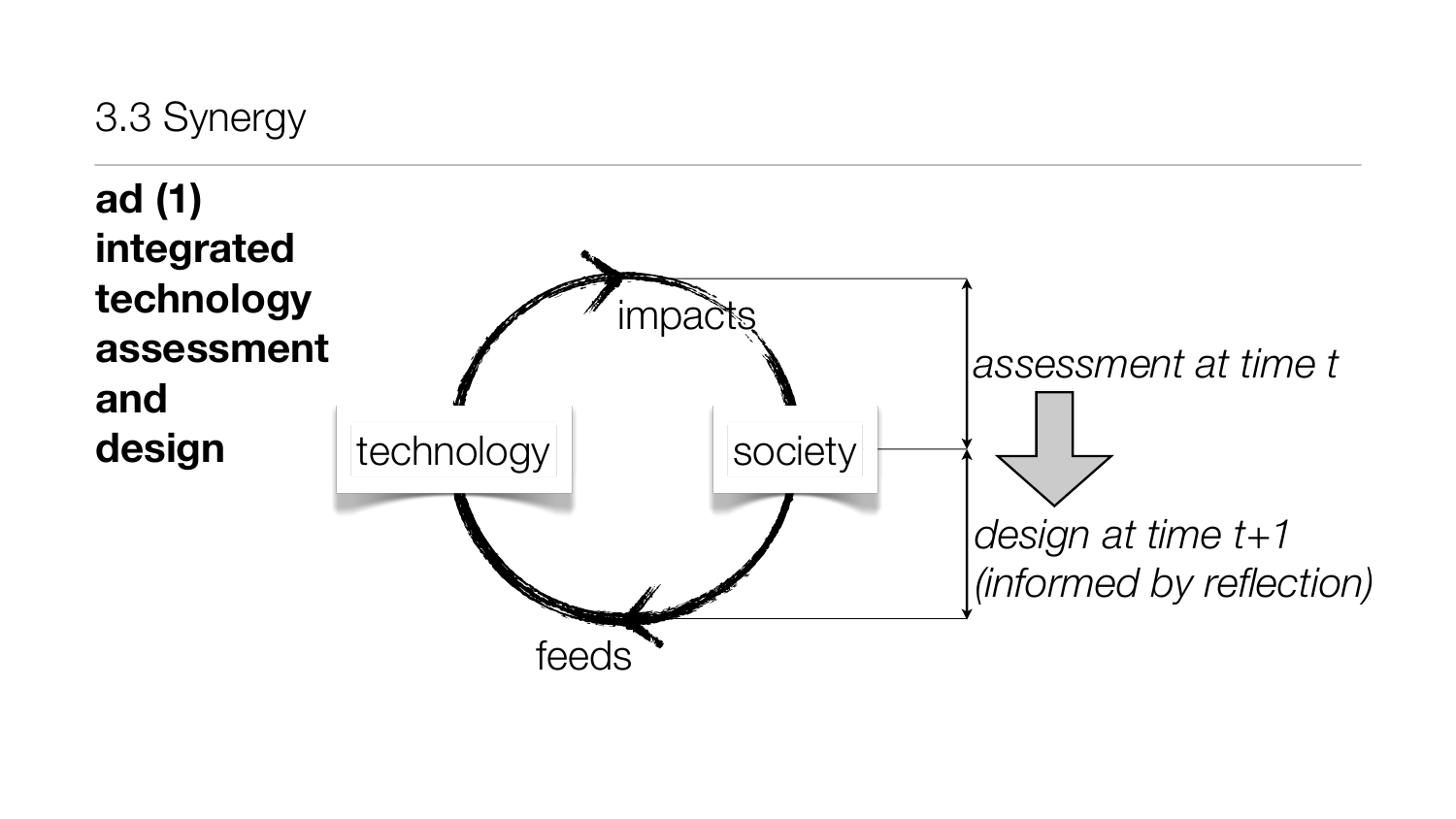# **ad (2) purpose**

– any (self-organised) **system** is a system by virtue of the **synergy** it supplies through its **organisational relations** – any **social system** is a social system by virtue of organisational relations of production and provision of the **common(-good)s**, that is, the commons is the social manifestation of synergy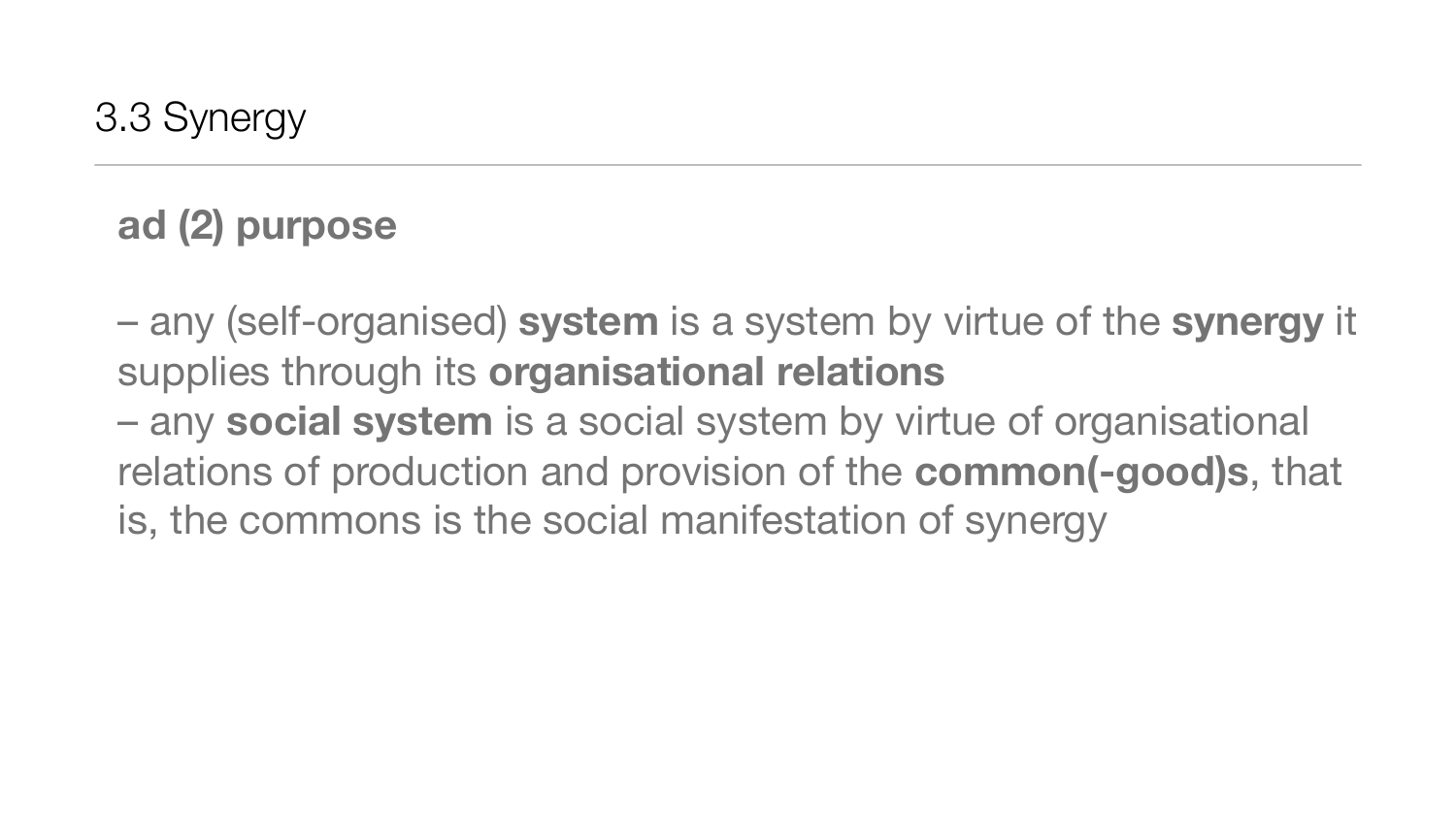# **ad (2) purpose**

– systemic dysfunctions due to the suboptimal organisation of synergetic effects in any system, or of the commons supply in social systems, are **frictions**;

– meaningful technology is oriented towards the **advancement of synergy and hence alleviation of frictions**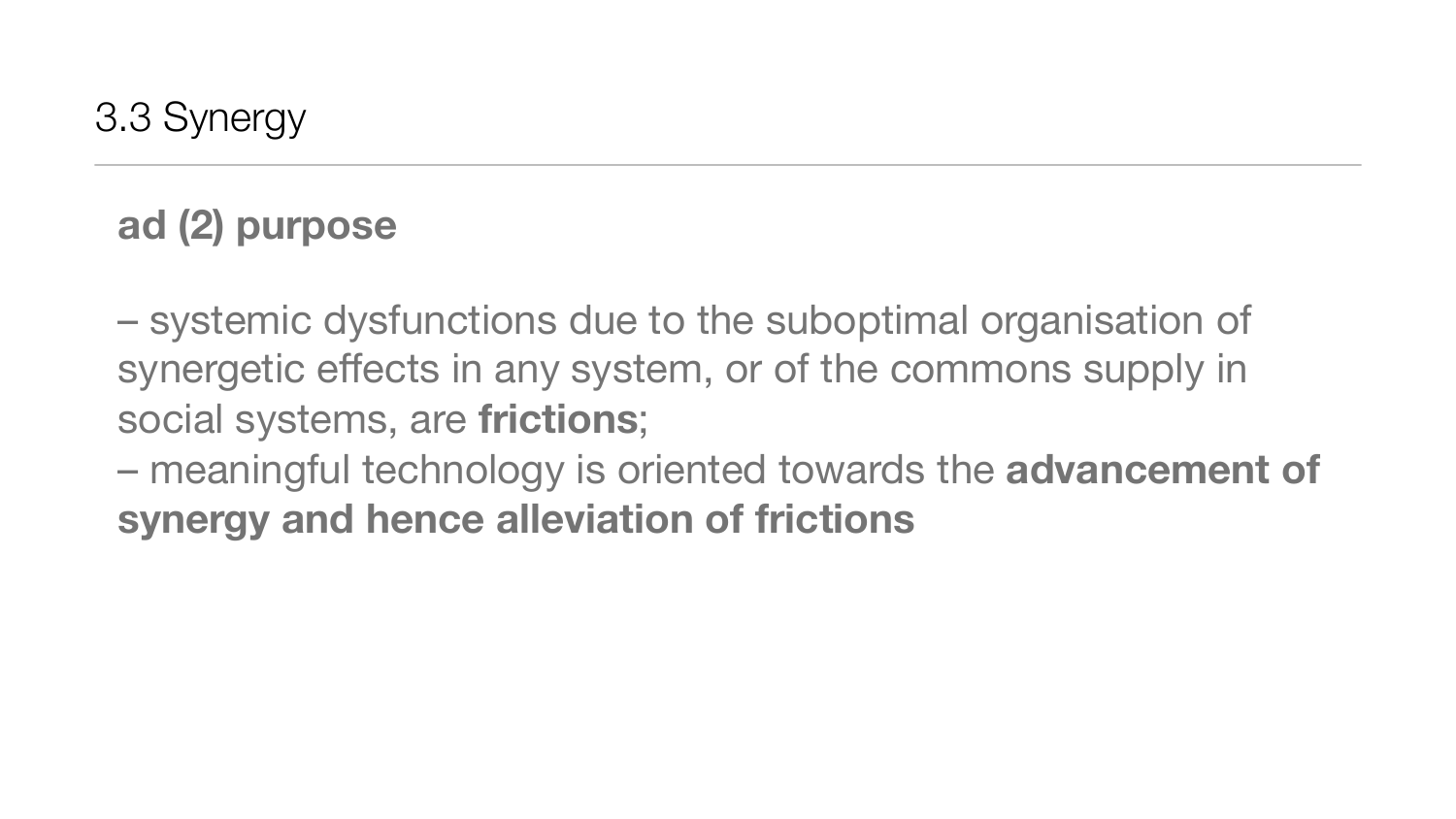# **ad (2) purpose**

– frictions can be alleviated through the **re-organisation of information processes and structures**;

– **meaningful I(C)T(s) in the age of global challenges** support the re-organisation of social information such that requisite data/ knowledge/wisdom can be generated that contributes to the global capability of social systems to safeguard **sustainable development** and rule out self-inflicted breakdowns